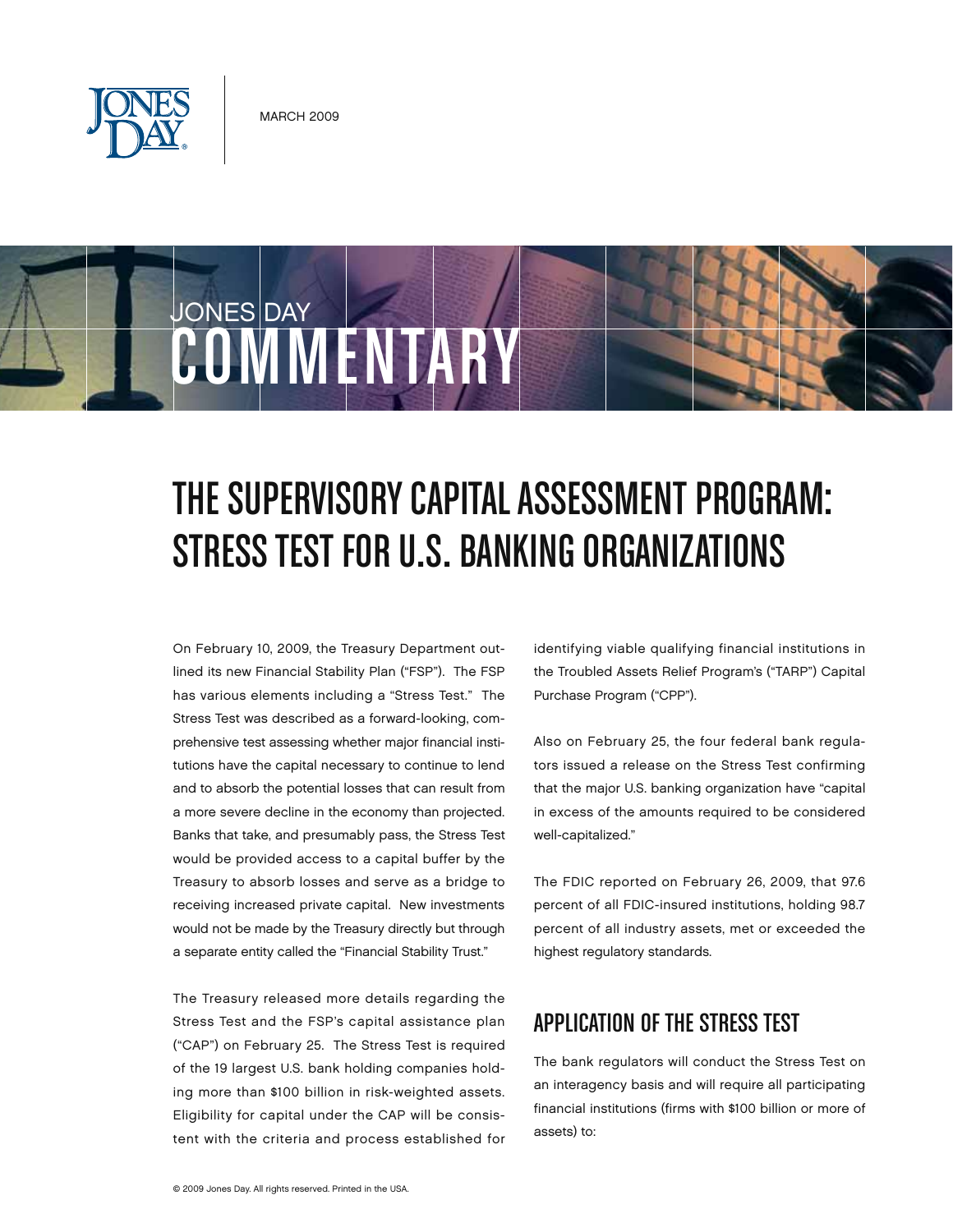- • Analyze potential firmwide losses, including potential losses in their loan and securities portfolios as well as with respect to their off-balance-sheet commitments and continued liabilities/exposures.
- Estimate potential trading-related losses where they have \$100 billion or more of trading assets.
- • Use a "baseline" and a "more adverse" economic scenario specified by the Treasury.
- • Forecast internal resources available toward losses, including net revenue before provision for possible loan losses, as well as the adequacy of the allowance for loan losses.
- • Have discussions between the regulators and senior management regarding the institution's loss and revenue forecasts.

The bank regulators will assess specific potential losses and estimated resources, and they will determine whether each institution has a "sufficient capital buffer necessary to ensure that the institution has the amount and quality of capital necessary to perform their vital role in the economy."

The assessment is intended to cover all aspects of a financial institution's business, including:

- The inherent risks of exposure in business activities.
- The quality of balance sheet assets and off-balance-sheet commitments.
- • Earnings projections.
- • Expectations regarding economic conditions.
- The composition, level, and quality of capital.
- The potential for unanticipated losses and declines in asset values.
- The ability to raise additional common stock and other forms of capital in the market.
- Other risks that are not fully captured in regulatory capital calculations.

## Economic Scenarios

The Stress Test will be based upon the two economic scenarios shown below for 2009 and 2010:

| <b>Stress Test Economic Scenarios</b>     |                 |        |                     |        |
|-------------------------------------------|-----------------|--------|---------------------|--------|
|                                           | <b>Baseline</b> |        | <b>More Adverse</b> |        |
|                                           | 2009            | 2010   | 2009                | 2010   |
|                                           |                 |        |                     |        |
| Annual Average Real GDP Growth            | $-2.0\%$        | 2.1%   | $-3.3%$             | 0.5%   |
| Annual Average Civilian Unemployment Rate | 8.4             | 8.8    | 8.9                 | 10.3   |
| <b>House Prices</b>                       | $-14.0$         | $-4.0$ | $-22.0$             | $-7.0$ |
|                                           |                 |        |                     |        |

#### Bank Holding Company Obligations

The Treasury indicated that bank holding companies must have capital in excess of minimum capital requirements commensurate with their firm's specific risk profiles and must account for all material risks. On February 24, the Federal Reserve released Supervisory Letter SR 09-4, "Applying Supervisory Guidance and Regulations on the Payment of Dividends, Stock Redemptions, and Stock Repurchases at Bank Holding Companies," which reminded bank holding companies of the requirement to be sources of financial and managerial strength to their subsidiary banks, especially with

regard to dividend payments, capital planning, and redemptions and repurchases of capital instruments. The Federal Reserve also noted that risk-based ratios do not take explicit account of the quality of individual asset portfolios or the range of other types of risks to which banking organizations may be exposed, such as interest rate, liquidity, market, and operational risks.

The Treasury White Paper, "The Capital Assistance Program and its role in the Financial Stability Plan" (February 25, 2009), states that the Stress Test: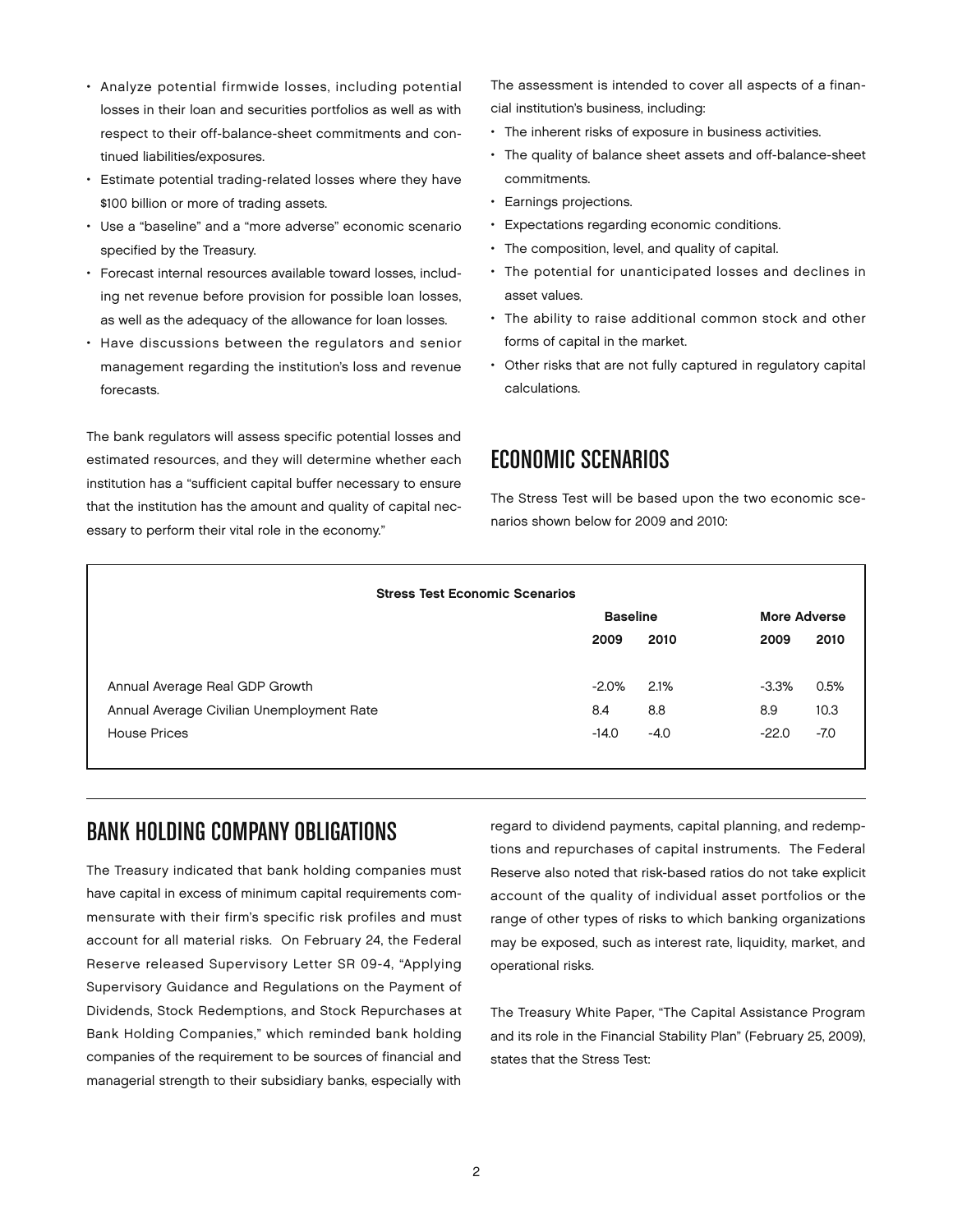"…does not represent a new capital standard and it is not expected to be maintained on an ongoing basis. Instead, it is available to help banking institutions absorb larger than expected future losses, should they occur, and to support lending to creditworthy borrowers during the economic downturn."

Nonetheless, the Stress Test will have many of the same effects as a capital standard, and its open-ended term indicates it may be utilized for the foreseeable future. It remains to be seen whether bank examiners will adopt some or all of the Stress Test in their examination and enforcement action processes.

#### TIMING AND CONSEQUENCES

The Stress Tests are proposed to be completed as soon as possible, but no later than April 30. The Stress Test will be part of the supervisory process and used for bank examinations. If the bank regulator believes that an institution requires additional capital, the institution apparently is required to enter into a commitment to issue the CAP mandatory convertible preferred stock and related warrants to the U.S. Treasury pursuant to the CAP (assuming it qualifies). The institution will then have six months to raise capital in the private and public markets to meet this requirement and can cancel the commitment to issue CAP mandatory convertible preferred stock without penalty. The CAP mandatory convertible preferred stock will have a 9 percent cumulative dividend and 20 percent warrant coverage, based on 90 percent of the 20-day trading average prior to February 9, 2009. These terms are considerably more expensive and dilutive to common shareholders than the TARP CPP preferred stock and warrants. (Additional information regarding the CAP is being provided in a separate *Commentary* entitled ["The](http://www.jonesday.com/pubs/pubs_detail.aspx?pubID=S6000)  [Financial Stability Plan's Capital Assistance Program and an](http://www.jonesday.com/pubs/pubs_detail.aspx?pubID=S6000)  [Update of the TARP Capital Purchase Program,"](http://www.jonesday.com/pubs/pubs_detail.aspx?pubID=S6000) March 2009).

Financial institutions not among the largest 19 may voluntarily undergo the Stress Test to participate in the CAP, which will be available to Qualifying Financial Institutions ("QFIs"). QFIs are defined identically for purposes of the CAP and the CPP.

It does not appear that QFIs, other than possibly the largest 19 institutions, will receive CAP if these did not receive approval under the CPP, or whose CPP approval was accompanied by conditions that have not been or cannot be satisfied. The Interagency FAQs on CAP issued by the federal bank regulators on February 25 states:

"Eligibility [for obtaining capital from CAP] will be consistent with the criteria and the deliberative process established for identifying…QFIs in the existing Capital Purchase Program."

As in the CPP, only institutions that were approved as a bank or thrift holding company by January 15, 2009, will be QFIs eligible for CAP.

### **CONCLUSIONS**

We suggest that institutions that are required to take, or are considering voluntarily taking, the Stress Test prepare carefully. The institutions are required to prepare substantial information for the Stress Test and to discuss it with their primary regulator. This information and analyses may have unexpected consequences outside of the Stress Test and CAP. For example, these analyses may affect various accounting judgments and estimates, such as the level of the allowance for loan losses, goodwill, and intangible impairments, other than temporary impairments on assets, and certain mark-to-market estimates. It is unknown how the bank regulators may apply the Stress Test or require its use in examining or supervising financial institutions, especially in evaluating credit quality and risks.

The Treasury indicates that eligibility for the CAP will use the same criteria and process used for the CPP, and therefore the Stress Test is likely to be viewed as a test of whether an institution is viable or not. It also means that institutions that are denied CPP capital or are allowed to access the CPP only upon satisfaction of various conditions, such as raising matching private capital, are unlikely to receive CAP capital. Also, any Stress Test information will become sought-after diligence in any private capital raising or merger efforts.